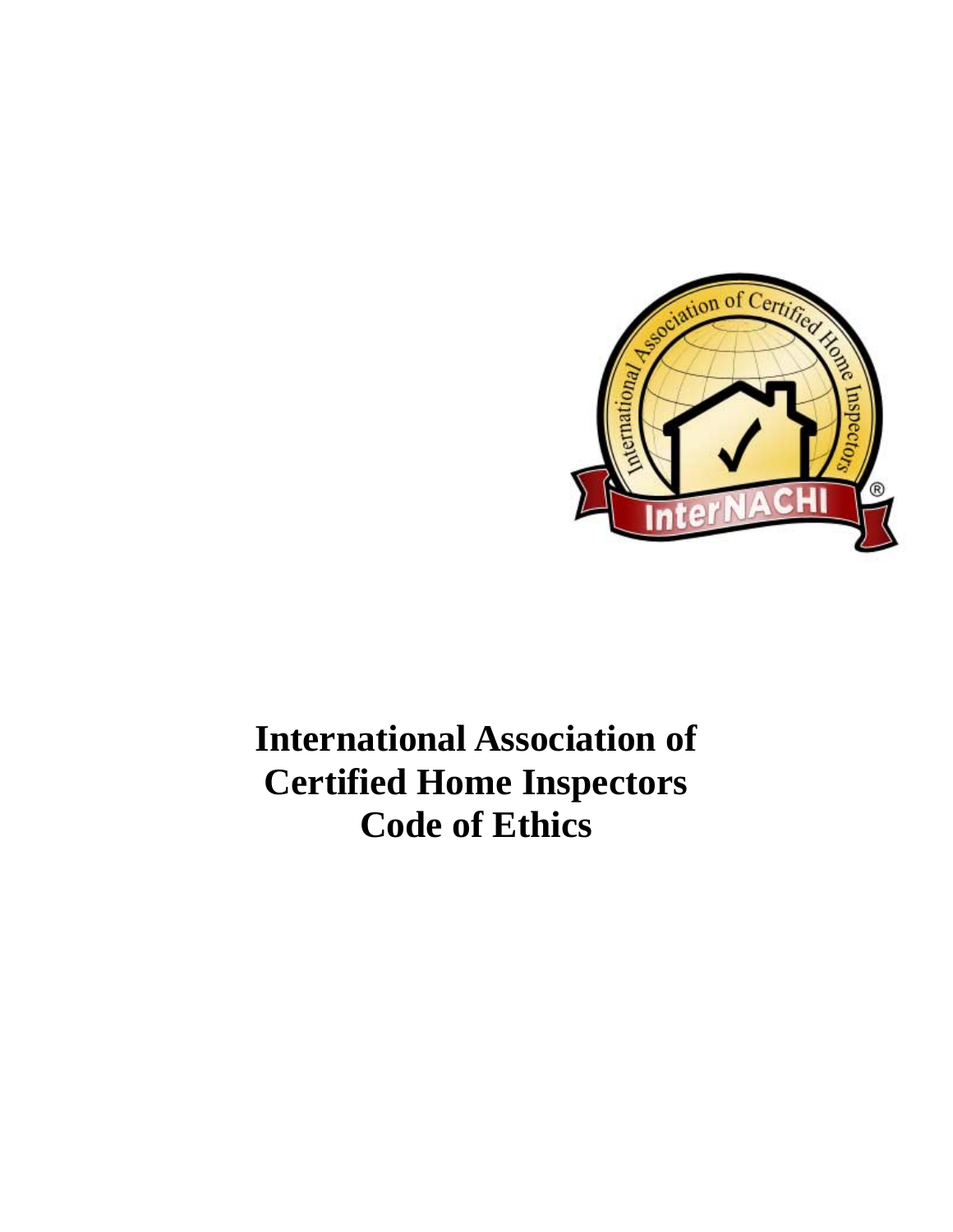## **Home Inspector Code of Ethics**

The International Association of Certified Home Inspectors (InterNACHI) promotes a high standard of professionalism, business ethics and inspection procedures. InterNACHI members subscribe to the following Code of Ethics in the course of their business.

I. Duty to the Public

- 1. The InterNACHI member shall abide by the Code of Ethics and substantially follow the InterNACHI Standards of Practice.
- 2. The InterNACHI member shall not engage in any practices that could be damaging to the public or bring discredit to the home inspection industry.
- 3. The InterNACHI member shall be fair, honest, impartial, and act in good faith in dealing with the public.
- 4. The InterNACHI member shall not discriminate in any business activities on the basis of race, color, religion, sex, national origin, familial status, sexual orientation or handicap, and shall comply with all federal, state and local laws concerning discrimination.
- 5. The InterNACHI member shall be truthful regarding his/her services and qualifications.
- 6. The InterNACHI member shall have no undisclosed conflict of interest with the client, nor shall the InterNACHI member accept or offer any undisclosed commissions, rebates, profits or other benefit, nor shall the InterNACHI member accept or offer any disclosed or undisclosed commissions, rebates, profits or other benefit from real estate agents, brokers or any third parties having financial interest in the sale of the property, nor shall the InterNACHI member offer or provide any disclosed or undisclosed financial compensation directly or indirectly to any real estate agent, real estate broker or real estate company for referrals or for inclusion on lists of preferred and/or affiliated inspectors or inspection companies.
- 7. The InterNACHI member shall not communicate any information about an inspection to anyone except the client without the prior written consent of the client, except where it may affect the safety of others or violates a law or statute.
- 8. The InterNACHI member shall always act in the interests of the client, unless doing so violates a law, statute or this Code of Ethics.
- 9. The InterNACHI member shall use a written contract that specifies the services to be performed, limitations of services, and fees.
- 10. The InterNACHI member shall comply with all government rules and licensing requirements of the jurisdiction where s/he conducts business.
- 11. The InterNACHI member shall not perform or offer to perform, for an additional fee, any repairs or associated services to the structure for which the member or member's company has prepared a home inspection report for a period of 12 months. This provision shall not include services to components and/or systems that are not included in the InterNACHI Standards of Practice.